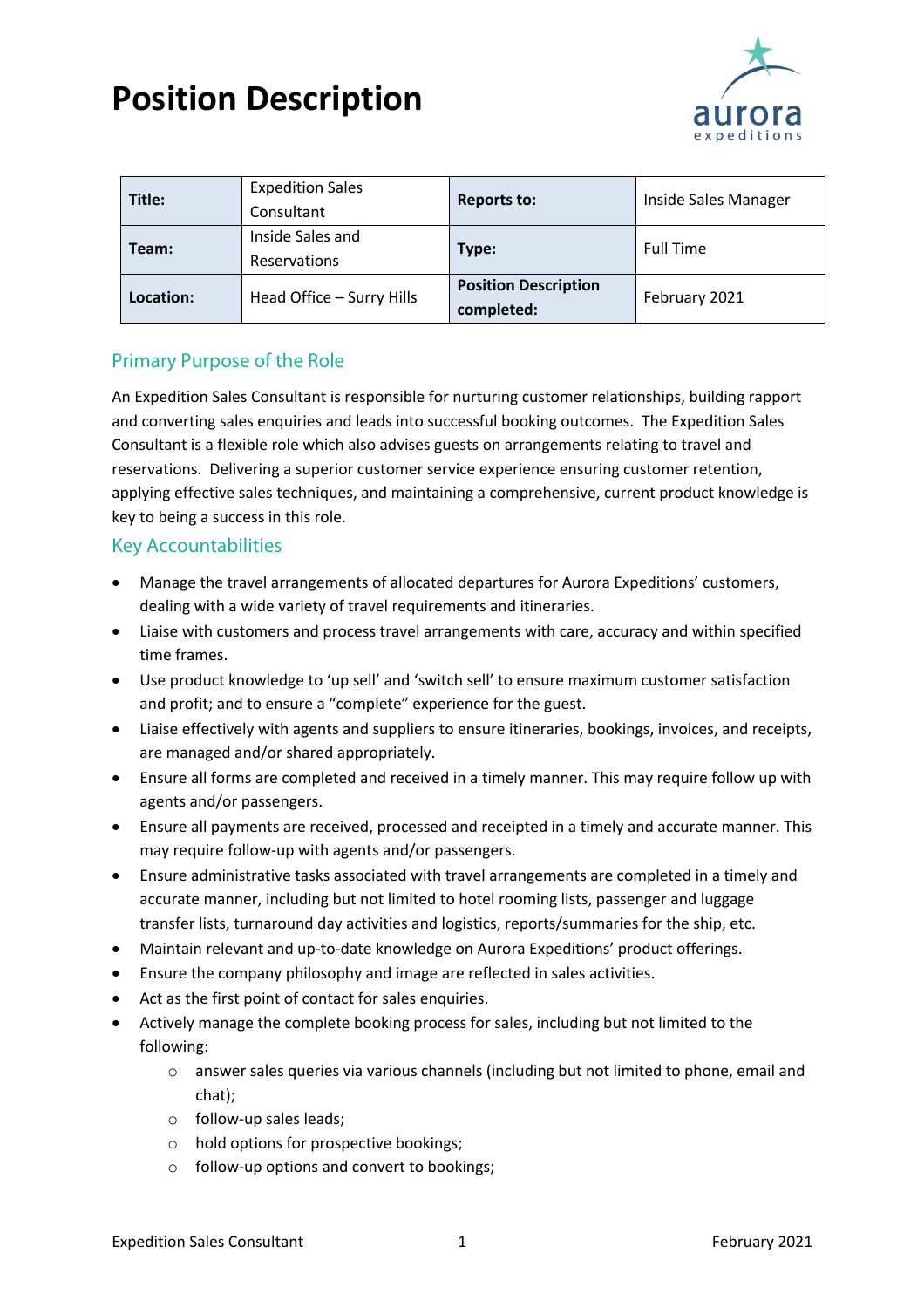

- o process bookings/forms; and
- o issue confirmation letters, invoices, insurance, and other documentation as required.
- Maximise opportunities to sell pre and post voyage experiences to customers.
- Participate and/or assist as necessary in out-of-hours work functions.
- Organise travel arrangements for guests in emergency situations at times that may fall outside of the usual working hours, as required.
- Work with a 'continuous improvement' mindset: actively seek and implement process improvements.

### Key Challenges

- Flexibility to work effectively undertaking both sales and reservations responsibilities.
- Effective communication and liaison with operations and field based staff, agents, and suppliers across multiple time zones. At times, this may entail out-of-hours work (e.g., if there is an unforeseen delay in the ship schedule).

### Capabilities for the Role

| <b>Capability</b>                                                                                 |                                                                          |  |  |
|---------------------------------------------------------------------------------------------------|--------------------------------------------------------------------------|--|--|
| Communication                                                                                     | exceptional<br>interpersonal and<br>written<br>Superior<br>verbal<br>and |  |  |
|                                                                                                   | communication skills. Exceptional attention to detail and accuracy in    |  |  |
|                                                                                                   | written communications.                                                  |  |  |
| An open mind, lots of curiosity and the ability to problem solve. Looks<br><b>Problem Solving</b> |                                                                          |  |  |
|                                                                                                   | for and implements solutions to complex challenges. Analytical skills,   |  |  |
|                                                                                                   | with a proactive and positive attitude                                   |  |  |
| Time Management                                                                                   | Ability to manage multiple tasks and prioritise efficiently.             |  |  |
| <b>Relationship Management</b>                                                                    | Great listening skills and team focused. Exceptional customer service    |  |  |
|                                                                                                   | skills, with the ability to build rapport with all parties.              |  |  |
| Adaptability                                                                                      | Adaptable and flexible with the ability to thrive in a fast-paced        |  |  |
|                                                                                                   | environment with lots of variety. Willing to take on tasks outside the   |  |  |
|                                                                                                   | key responsibilities, as required.                                       |  |  |

#### Experience and Qualifications

#### Essential

- 3+ years' experience in retail and/or wholesale travel sales/consultancy.
- Solid airfare experience with the ability to book complex international itineraries.
- Knowledge and experience in dealing with overseas tour operators.
- Ability to understand and develop quotes involving multiple foreign currencies.
- Thorough understanding of travel insurance products, and the legal and statutory requirements of being an insurance provider.
- Exceptional aptitude for sales with proven success in meeting agreed KPI's.
- Solid product knowledge of international destinations, specifically those being offered by Aurora Expeditions.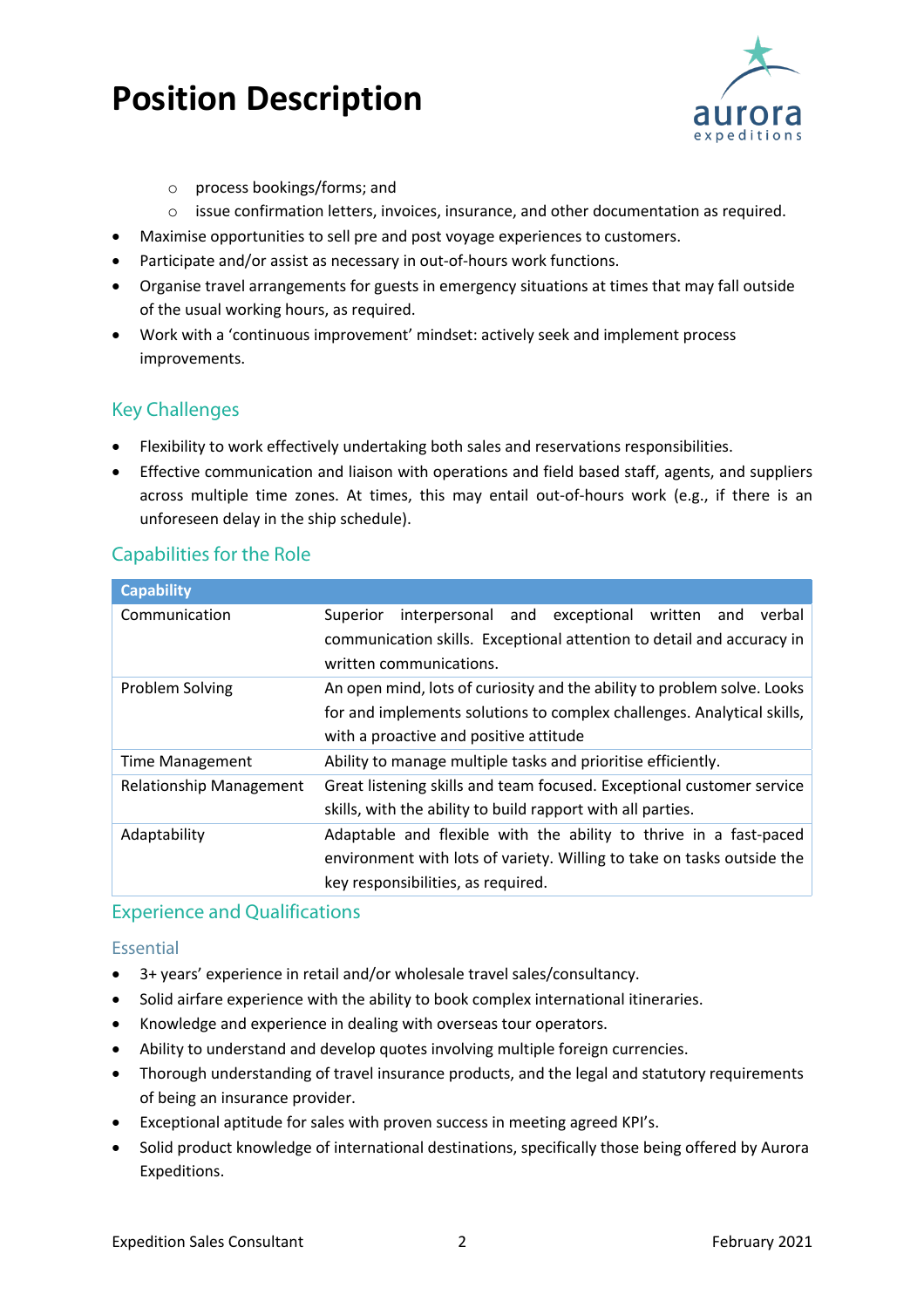

- Expert knowledge of MS Office.
- Working knowledge of relevant tools and technologies, including but not limited to Reservation Booking and CRM systems.
- Working knowledge of relevant tools and technologies, including but not limited to GDS and Salesforce.
- Appreciation and respect of natural and cultural environments

#### Desirable

- Previous experience and knowledge of adventure/expedition travel to Polar destinations.
- Experience working on group bookings.

### Key Relationships

| <b>Who</b>                                                                 | <b>Why</b>                                                  |  |
|----------------------------------------------------------------------------|-------------------------------------------------------------|--|
| <b>Internal</b>                                                            |                                                             |  |
| <b>Global Customer Services</b>                                            | Direct report                                               |  |
| Manager                                                                    |                                                             |  |
| Inside Sales Team                                                          | Foster a positive team culture with colleagues              |  |
| Sales Team                                                                 | Work closely with APAC and Global BDM's and Sales Directors |  |
|                                                                            | to achieve common goals.                                    |  |
| Marketing                                                                  | Customer feedback, market intelligence and intuition.       |  |
| IT and Systems                                                             | Systems feedback, improvement ideas and participating in    |  |
|                                                                            | development programs.                                       |  |
| <b>Expedition Team/management</b>                                          | Attending training sessions,<br>liaising with<br>ship-based |  |
|                                                                            | expedition team and CMI staff on customer requests, liaise  |  |
|                                                                            | with Expedition Team Management on customer booking         |  |
|                                                                            | enquiries.                                                  |  |
| Product                                                                    | Attending product training sessions and providing customer  |  |
|                                                                            | feedback.                                                   |  |
| <b>External</b>                                                            |                                                             |  |
| Liaising with your direct customer or trade partner on booking<br>Customer |                                                             |  |
|                                                                            | enquiries and queries.                                      |  |
| Supplier                                                                   | Attending training sessions and understanding product       |  |
|                                                                            | offering.                                                   |  |